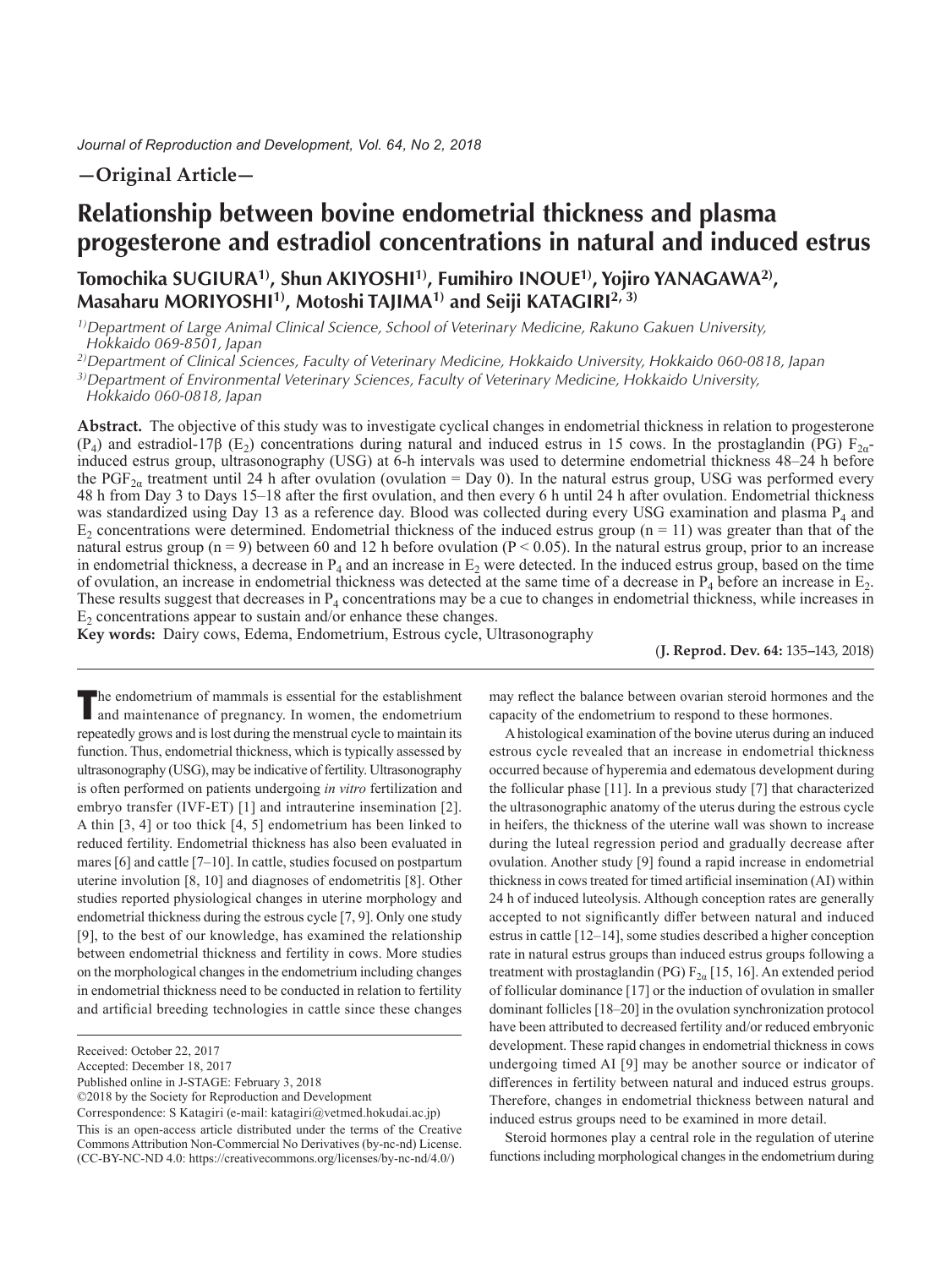the estrous cycle [\[7, 21–24](#page-7-5)]. Although it is suggested that changes in the endometrium may correlate with peripheral progesterone  $(P_4)$ concentrations in cattle [[9, 25](#page-7-7)] and estradiol-17 $\beta$  (E<sub>2</sub>) concentrations in cattle [\[7, 9, 26, 27](#page-7-5)], ewes [[28, 29](#page-7-13)], and humans [[2, 30, 31](#page-7-1)], the relationship between endometrial thickness and steroid hormones has not yet been fully elucidated.

Furthermore, endometrial thickness may be affected by parity and, more importantly, individual differences. Therefore, some means of standardization needs to be incorporated when endometrial thickness is evaluated using a random group of cattle on commercial farms. Endometrial thickness was standardized in this study using a reference day during the luteal phase, and changes in endometrial thickness were analyzed in relation to those in  $P_4$  and  $E_2$  concentrations during natural and induced estrus.

#### **Materials and Methods**

#### *Animals*

This study was conducted according to the institutional guidelines for animal experiments of Rakuno Gakuen University (approval No. VH25C3). Fifteen lactating cows (eight primiparous and seven multiparous), between 35 and 86 days post-partum, from the Rakuno Gakuen University farm were used in this study. Cows were housed in freestall facilities. Lactating cows were milked twice daily and were fed a total mixed ration (TMR) formulated to meet or exceed dietary nutritional requirements for lactating dairy cows (NRC, 2001). None of the cows had been given any hormonal treatments to induce and/or synchronize estrus and ovulation prior to this study. Cows were found to be clinically normal with no abnormalities in their reproductive organs after examinations that included transrectal palpations, vaginoscopies [\[32\]](#page-7-14), transrectal USGs of the genital tracts [\[33](#page-7-15)] and ovarian structures [[34\]](#page-8-0), and cytologies of the endometrium [\[35](#page-8-1)].

#### *Induction and detection of estrus*

Cows received a controlled internal drug release containing 1.9 g of progesterone (CIDR, Zoetis JAPAN, Tokyo, Japan), which was maintained for 5–7 days. Cows were then given  $\mathrm{PGF}_{2\alpha}(25 \text{ mg})$ , dinoprost tromethamine, Pronalgon F, Zoetis JAPAN) at the time of the withdrawal of the CIDR device. During every examination, at least two individuals monitored the estrous behavior of the cows for 30 min. Estrus was determined by the detection of estrous behavior, such as sniffing the vagina of another cow, resting with the chin on another cow, and mounting.

# *Evaluation of endometrial thickness and the ovarian structure by USG*

All USG examinations were conducted by one of three individuals. The ovaries and uteri of cows were examined transrectally using an ultrasonograph (HS-2100V, HONDA ELECTRONICS, Aichi, Japan) attached to a linear transducer (5–10 MHz, HLV-475M, HONDA ELECTRONICS). The transducer was inserted into the rectum to examine the ovaries and a cross-section of the uterus. All examinations were performed with the following settings: frequency 7.5 MHz, depth 3 cm, acoustic power 60%, and gain 86 dB. Scanning of the uterus was performed carefully and slowly along the dorsal surface of each uterine horn and care was taken to avoid deformation. Cross-sectional frozen images at the attachment of the intercornual ligament on each uterine horn were stored [[36\]](#page-8-2). A moving USG image was also digitally recorded (VR570, TOSHIBA TELI CORPORATION, Tokyo, Japan) and used for the measurement of endometrial thickness when the frozen image taken on the farm was considered inappropriate. The endometrium, the inner region of the uterus surrounded by the myometrium, was characterized by an echoic appearance with dark and bright signals [[24\]](#page-7-16). Endometrial thickness was assessed using ImageJ (Rasband, W.S., ImageJ, U.S. National Institute of Health, Bethesda, USA, http://imagej.nih. gov/ij/, 1997–2016). Since the image of the endometrial structure being scanned was often not circular, the diameter was estimated by averaging the major and minor axes of the endometrial area. If an intraluminal cavity was detected, the average of the major and minor axes of the cavity area was subtracted from endometrial thickness. Endometrial thickness was analyzed for each uterine horn in a separate frozen image and then averaged to establish the final measurement. In this study, no significant differences in endometrial thickness were observed between the left and right uterine horns. In the ovaries, the sizes of the corpus luteum and largest follicle were measured during every examination. The diameters of these ovarian structures were calculated by averaging the major and minor axes. The time of ovulation was defined as the time at which ovulation was first detected. Ovulation occurred in all cows within 48 h of the last detection of estrous behavior.

#### *Blood collection*

During every USG examination, approximately 20 ml of blood was collected from the jugular or caudal vein using a 20-ml syringe with an 18-gauge needle. Blood was transferred into EDTA-loaded vacuum tubes (sterile, Venoject II EDTA, TERUMO, Tokyo, Japan) and placed on ice for about 30 min before plasma was separated by centrifugation at  $1530 \times g$  for 15 min. Plasma samples were stored at –30°C until assayed.

#### *Hormone assays*

Plasma concentrations of  $P_4$  and  $E_2$  were evaluated using competitive double-antibody enzyme immunoassays (EIA) as previously described [[37\]](#page-8-3). The primary antisera used for  $P_4$  and  $E_2$  assays were rabbit anti-progesterone-3-CMO-BSA serum (KZ-HS-P13, Cosmo Bio, Tokyo, Japan) and rabbit anti-estradiol-17β-6-CMO-BSA serum (FKA204, Cosmo Bio), respectively. Goat anti-rabbit IgG antiserum (111-005-003, Jackson ImmunoResearch, PA, USA) was used as the secondary antiserum. All samples were assayed in triplicates. The intra- and inter-assay coefficients of variation were 5.4 and 8.1% for  $P_4$ , and 5.0 and 14.6% for  $E_2$ , respectively.

#### *Experimental design*

Diagrammatic time lines of the experimental procedures used on the animals are shown in Fig. 1 and Table 1, respectively. First estrus was induced in all cows ( $n = 15$ ) using a combination of a CIDR device and  $PGF_{2\alpha}$ . The presence of the corpus luteum and a large, presumptive dominant follicle were confirmed on the day of the first CIDR treatment by USG. Cows No.  $1-9$  (n = 9) were allowed to show natural estrus for the second estrous cycle (the natural estrus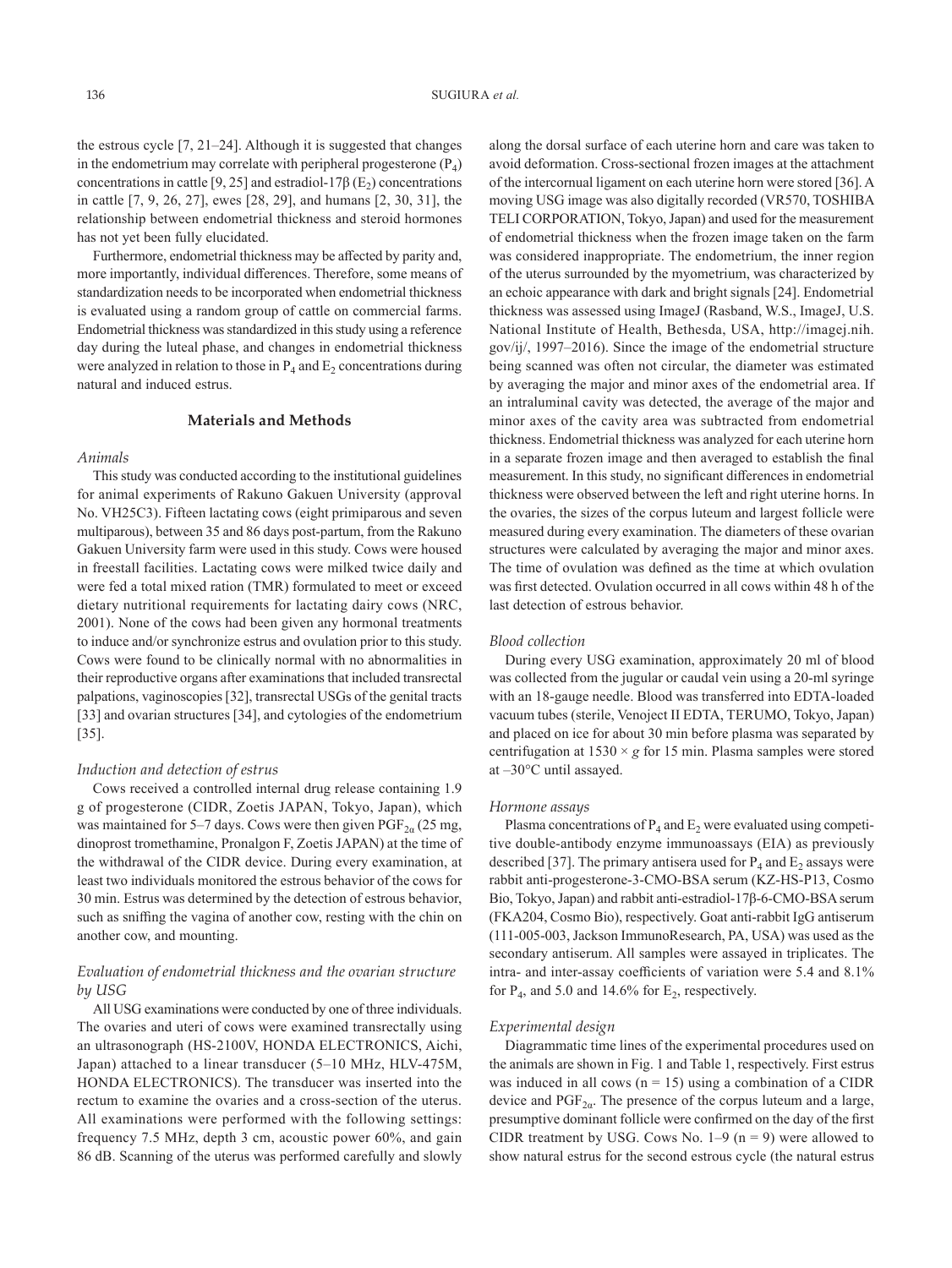

**Fig. 1.** Schedules of treatments and examinations of animals. Fifteen cows were treated with a combination of a controlled internal drug release (CIDR) device and prostaglandin (PG)  $F_{2\alpha}$  (25 mg, dinoprost tromethamine) to induce estrus. Nine cows were allowed to show natural estrus (lower line, cows No. 1–9), while estrus was induced for the second time in 6 cows (upper line, cows No. 10–15). The presence of the corpus luteum and a large, presumptive dominant follicle were confirmed on the day of the first CIDR treatment by ultrasonography (USG). Day 0 = day of ovulation. See Table 1 for the use of individual cows. \*USG at 6-h intervals was started 48–24 h before the PGF<sub>2 $a$ </sub> treatment.

| Cow No. | Parity         | Days after<br>parturition * | Selection of the reference date ** | Experimental group  |                      |  |
|---------|----------------|-----------------------------|------------------------------------|---------------------|----------------------|--|
|         |                |                             | First estrous cycle                | First estrous cycle | Second estrous cycle |  |
|         | 5              | 73                          | $^{+}$                             |                     | Natural              |  |
| 2       |                | 61                          | $^{+}$                             |                     | Natural              |  |
| 3       |                | 68                          | $^{+}$                             |                     | Natural              |  |
| 4       |                | 40                          | $^{+}$                             |                     | Natural              |  |
| 5       |                | 39                          | $^{+}$                             |                     | Natural              |  |
| 6       |                | 36                          | $^{+}$                             |                     | Natural              |  |
| 7       | 6              | 80                          | $^{+}$                             | Induced             | Natural              |  |
| 8       | 2              | 40                          | $^{+}$                             | Induced             | Natural              |  |
| 9       | $\overline{c}$ | 35                          | $^{+}$                             | Induced             | Natural              |  |
| 10      | $\overline{2}$ | 35                          |                                    | Induced             | Induced              |  |
| 11      | $\overline{2}$ | 36                          |                                    | Induced             | Induced              |  |
| 12      | 3              | 86                          |                                    |                     | Induced              |  |
| 13      |                | 52                          |                                    |                     | Induced              |  |
| 14      |                | 43                          |                                    | Induced             |                      |  |
| 15      |                | 37                          |                                    | Induced             |                      |  |

**Table 1.** Use of data from 30 estrous cycles in 15 cows

\* Days from parturition to initiation of the first CIDR treatment. \*\* Data from 9 cows (No. 1–9) were used to select a suitable date for standardization (Fig. 2). Estrus (first cycle) was induced in all 15 cows with a combination of a CIDR and PGF<sub>2a</sub> (Fig. 1). Nine out of 15 cows were allowed to show natural estrus, while estrus was induced for the second time in 6 cows. Data from 9 cows in the second estrous cycle were used as the natural estrus group. Data from 5 and 6 cows in the first and second estrous cycles, respectively, were used as the induced estrus group. Data from 10 cows (No. 1–6 and No. 12–15) in the first estrous cycle were excluded from the analysis since USG at 6-h intervals was started after the  $PGF_{2a}$  treatment in these cows.

group), while estrus was induced for the second time in cows No.  $10-15$  (n = 6) (Fig. 1). Data from 11 out of 21 induced estruses were combined (the induced estrus group) (Table 1).

conducted at 6-h intervals from 48 to 24 h before the  $\text{PGF}_{2\alpha}$  treatment and continued until 24 h after ovulation (ovulation = Day 0). Thereafter, cows were examined on Days 2 and 3 after ovulation, then every 48 h until Day 7. All cows were examined on Day 13.

In the induced estrus group, USGs of endometrial thickness were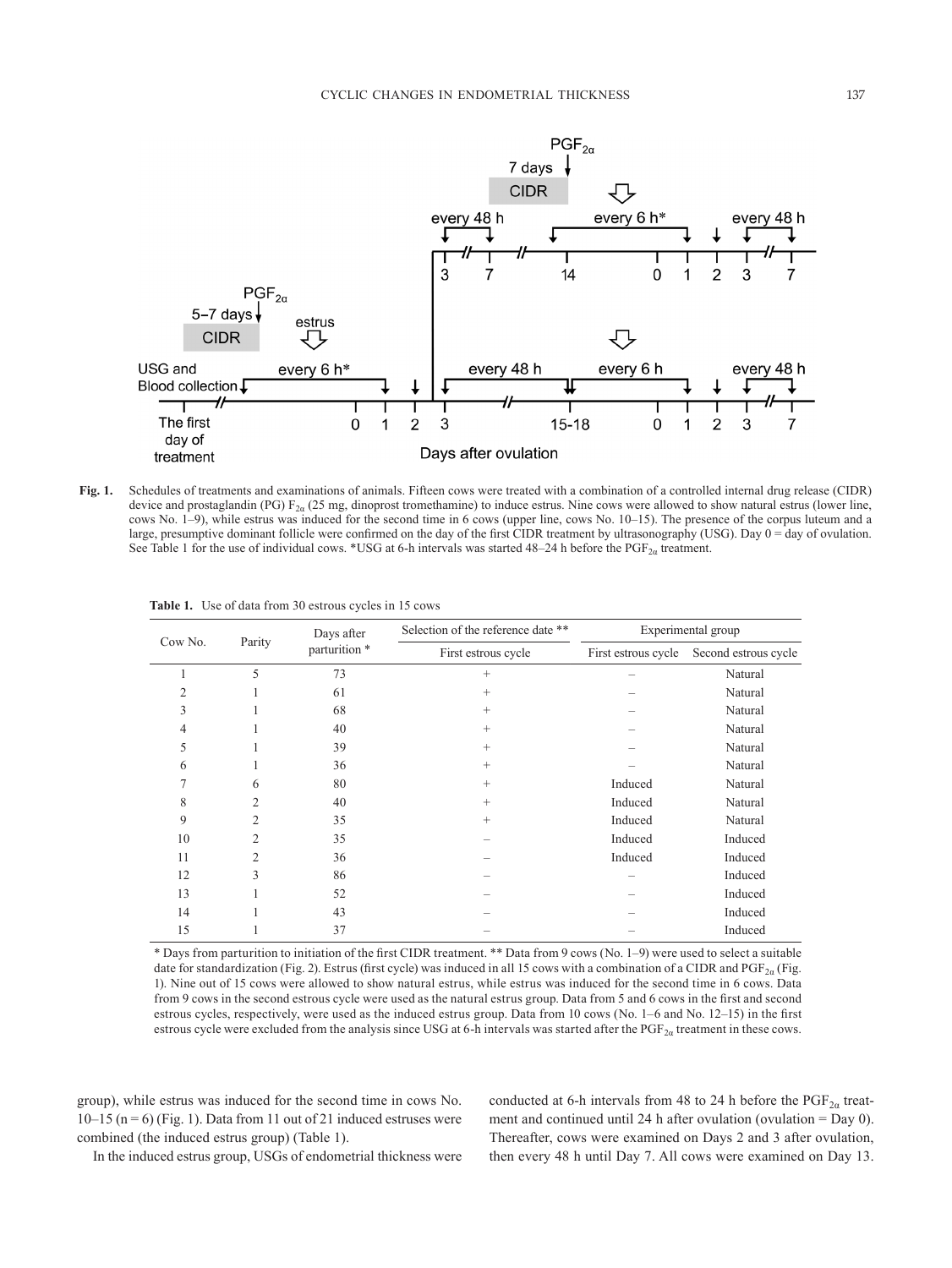

**Fig. 2.** Changes in endometrial thickness shown as actual measurements (a) and standardizations (b). Endometrial thickness was standardized by converting values to a ratio of endometrial thickness on the reference day (Day 13, white arrow head) using data obtained from nine cows (No. 1–9, Table 1) during first estrus and the subsequent luteal phase (mean ± SEM). Endometrial thickness was at the highest levels during the preovulatory period (60–6 h before ovulation) and at basal levels during the post-ovulatory period and luteal phase (Days 2–17) in both (a) and (b).

Data from 10 (No. 1–6 and No. 12–15, Table 1) out of 21 induced estruses during the first estrous cycle were excluded from the analysis since USG was conducted at 6-h intervals after the  $PGF_{2\alpha}$  treatment in these cows.

In the natural estrus group, USG for 9 cows (No. 1–9, Fig. 1, lower line) was performed every 48 h from Day 3 to Days 15–18 after the first ovulation, and then every 6 h until 24 h after ovulation. USG examinations were conducted using the same schedule in the induced estrus group until Day 7.

## *Data analysis*

The endometrial thickness,  $P_4$  and  $E_2$  concentrations data are represented as mean  $\pm$  SEM. The endometrial thickness data of the first nine cows during the first estrous cycle (No. 1–9, Table 1) was used to set the most suitable reference day for the standardization of endometrial thickness during the estrous cycle. The endometrial thickness data from these nine cows in the first estrous cycle were compared using a one-way ANOVA followed by the Tukey-Kramer multiple-comparison test in Statcel (3rd ed., OMS, Saitama, Japan) [\[38](#page-8-4)]. The reference day of the estrous cycle was set on a day when minimum thickness and variations occurred. Endometrial thickness was then converted to a ratio on Day 13 (the reference day). The endometrial thickness,  $P_4$ ,  $E_2$  and  $E_2/P_4$  ratio of the natural and induced estrus groups were compared using a two-way ANOVA with repeated measures followed by a post hoc analysis where appropriate. The two groups on the same days were compared using the Student's *t*-test. Values at different time points of endometrial thickness,  $P_4$ and  $E<sub>2</sub>$  concentrations within the same group were compared using the Tukey-Kramer multiple-comparison test.

#### **Results**

Changes in endometrial thickness are shown in Fig. 2. Actual measurements of endometrial thickness (diameter of endometrial area) between 60 and 6 h before ovulation (follicular phase:  $23.4 \pm$ 0.3 mm, range:  $16.9-29.6$  mm,  $n = 9$ , Fig. 2a) was at the highest levels and greater  $(P < 0.05)$  than between Days 2 and 17 (post-ovulatory to luteal phase:  $17.2 \pm 0.2$  mm, range:  $13.4-22.8$  mm, the basal levels). All data were converted to a ratio of endometrial thickness on Day 13 (16.8  $\pm$  0.5 mm, range 13.4–18.7 mm, n = 9, Fig. 2b) to compensate for variations in endometrial thickness between individuals. Converted endometrial thickness was also highest and basal levels during the same periods.

Changes in endometrial thickness were converted to a ratio on Day 13 and the two groups were compared based on the time of ovulation (Fig. 3a). Endometrial thickness in the induced estrus group (closed circle) was greater than that in the natural estrus group (open circle) 60, 54, 36, 30, 18 and 12 h before ovulation ( $P < 0.05$ ). However, it was similar in both estrus groups 6 h before ovulation. Peaks in endometrial thickness in the natural and induced estrus groups were 1.38- and 1.61-fold greater than basal levels (Day 13 as the reference day), respectively. Changes in  $P_4$ ,  $E_2$  and  $E_2/P_4$  ratio were similar in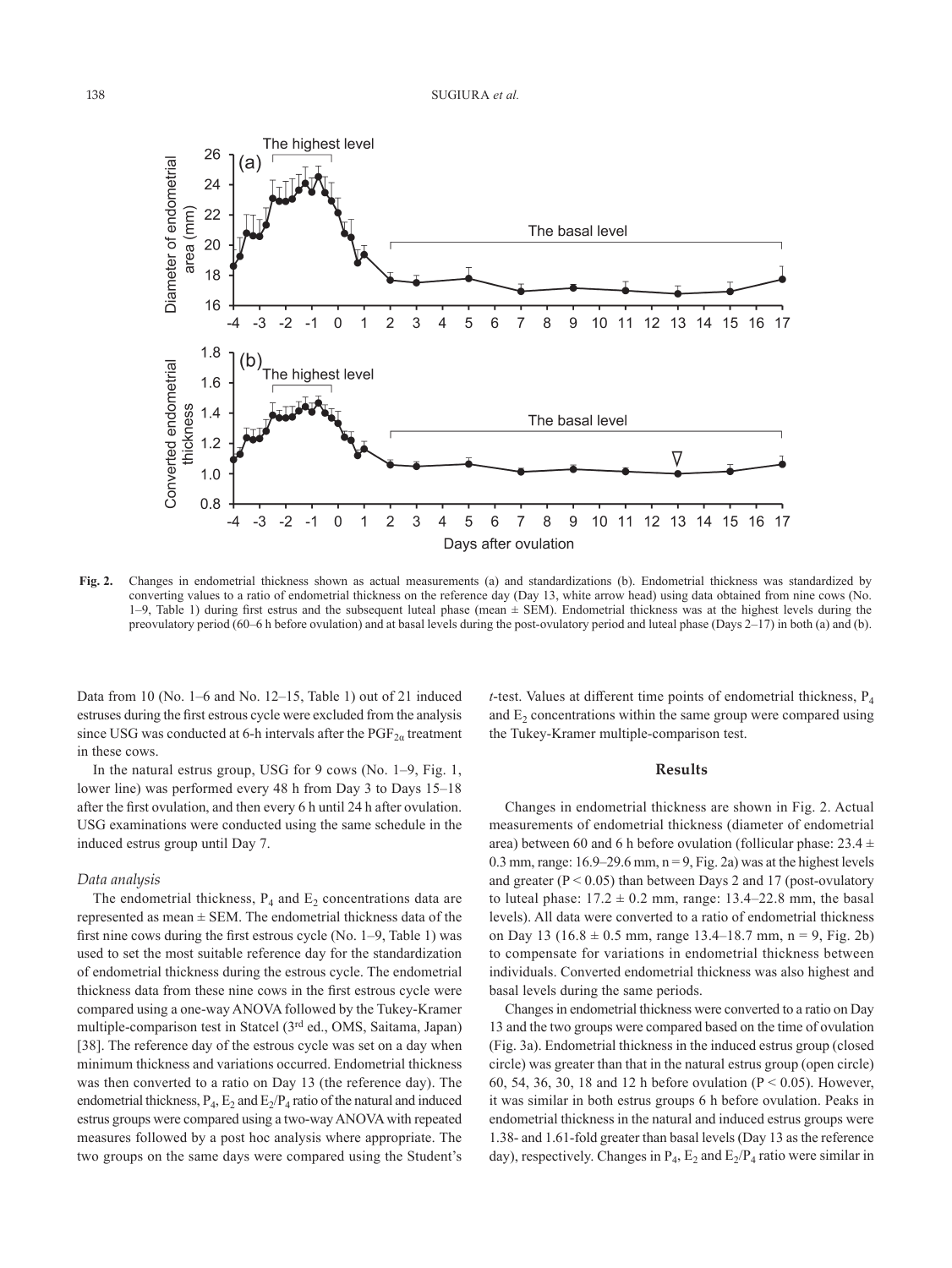

**Fig. 3.** Changes in endometrial thickness and progesterone  $(P_4)$  and estradiol-17 $\beta$  (E<sub>2</sub>) concentrations in natural and prostaglandin (PG) F<sub>2a</sub>-induced estrus. Open and closed circles indicate natural (n = 9) and induced estrus (n = 11) groups, respectively. Data (mean  $\pm$  SEM) were shown relative to the time of ovulation (a–d) and the PGF<sub>2a</sub> treatment (e–h). Endometrial thickness was converted to a ratio based on the reference day (Day 13). The PGF<sub>2a</sub> treatments (black arrow head) or ovulations (white arrow head) were shown in each panel. \* Values differ from the natural estrus group at the same time points  $(P < 0.05)$ .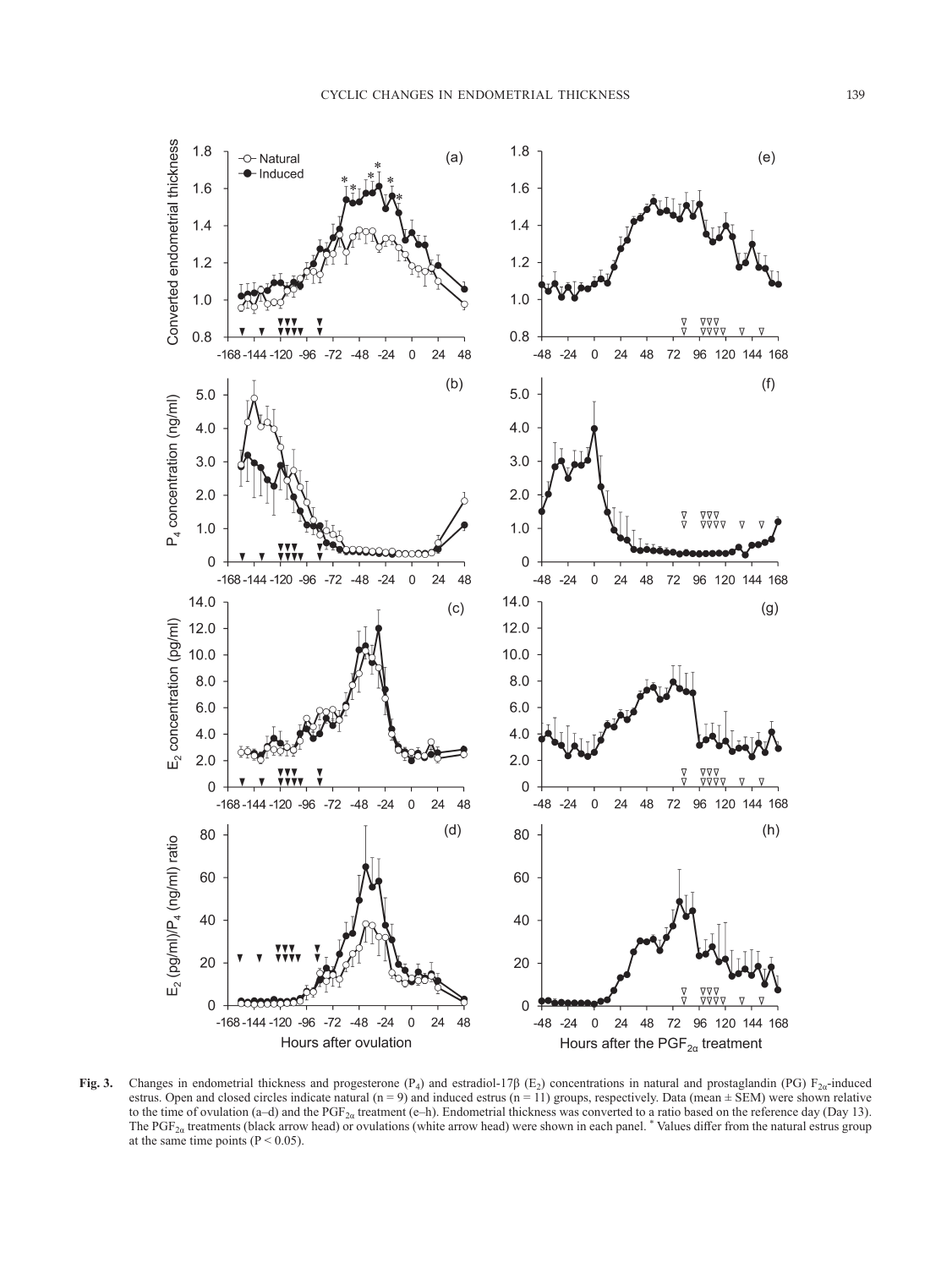|                                                                                                        | Natural estrus                                |       |                | Induced estrus                                                                                   |                                  |                                      |
|--------------------------------------------------------------------------------------------------------|-----------------------------------------------|-------|----------------|--------------------------------------------------------------------------------------------------|----------------------------------|--------------------------------------|
| Evaluation item                                                                                        | Endometrial<br>thickness                      | $P_4$ | E <sub>2</sub> | Endometrial<br>thickness                                                                         | $P_4$                            | E <sub>2</sub>                       |
| Durations between (h)                                                                                  |                                               |       |                |                                                                                                  |                                  |                                      |
| the time an increase or decrease was first detected and ovulation                                      | 114                                           | 138   | 132            | $144$ †                                                                                          | $144$ †                          | $102 \text{ }^{\dagger}$             |
| the PGF <sub>2<i>a</i></sub> treatment and the time an increase or decrease was first detected         |                                               |       |                | 6#                                                                                               | 6#                               | 6#                                   |
| the time the highest or basal levels were first reached and ovulation                                  | 96                                            | 66    | 54             | $66\degree$                                                                                      | 78†                              | $48 \t{t}$                           |
| the time an increase or decrease was first detected and the highest or basal<br>levels were reached    | 18                                            | 72    | 78             | $18$ <sup>#</sup><br>$78^{\dagger}$                                                              | $12$ <sup>#</sup><br>$66\degree$ | $0^{\#}$<br>$54$ †                   |
| the time the highest level was first reached and a decrease was detected<br>$(=$ at the highest level) | 102                                           |       | 24             | $54$ †<br>$102$ #                                                                                | $\overline{\phantom{0}}$         | 18 <sup>†</sup><br>$84$ <sup>#</sup> |
| the first time a decrease was detected and the basal level was reached                                 | 42                                            |       | 36             | $60^{\text{ }†}$                                                                                 | $\overline{\phantom{0}}$         | $18^{\dagger}$                       |
| ovulation and the basal level                                                                          | 48                                            |       | 6              | $48 \t{t}$                                                                                       |                                  | $-6$ <sup>†</sup>                    |
| Ratio to the basal value (Day 13 $\frac{8}{3}$ )                                                       |                                               |       |                |                                                                                                  |                                  |                                      |
| Highest point                                                                                          | 1.38<br>$(-48 h)$                             |       |                | $1.61^{\dagger}/1.53^{\#}$<br>$(-30 \; h^{\dagger}/54 \; h^{\#})$                                |                                  |                                      |
| Means of the highest levels                                                                            | 1.27                                          |       |                | $1.53^{\dagger}/1.42^{\#}$                                                                       |                                  |                                      |
|                                                                                                        | (from 96 h before and 6 h after<br>ovulation) |       |                | (from 66 to 12 h before ovulation/<br>from 24 to 126 h after the PGF <sub>2a</sub><br>treatment) |                                  |                                      |

|  |  |  | Table 2. Numbers representing changes in endometrial thickness and plasma steroid hormones |  |
|--|--|--|--------------------------------------------------------------------------------------------|--|
|--|--|--|--------------------------------------------------------------------------------------------|--|

Values between different time points were compared by the Tukey-Kramer multiple comparison test. The time an increase/decrease was first detected and the time to the highest/basal levels were found in endometrial thickness and  $P_4$  and  $E_2$  concentrations, respectively. † Data were relative to the time of ovulation (Fig. 3a–c). # Data were relative to the time of the PGF<sub>2a</sub> treatment (Fig. 3e–g). § Basal levels were found between Days 2 and 17, and Day 13 was taken as the reference day (Fig. 2).

both groups during the examination period.

Details of changes in endometrial thickness and steroid hormones over time are shown in Table 2. In the natural estrus group, endometrial thickness started to increase 114 h before ovulation and reached its highest levels 96 h before ovulation (Fig. 3a). Endometrial thickness remained at its highest levels until 6 h after ovulation and then started to decrease. Although endometrial thickness did not return to basal levels within 24 h of ovulation, during which USG was performed every 6 h, it returned to basal levels by 48 h after ovulation. Prior to changes in endometrial thickness, a decrease in  $P_4$  concentrations and increase in  $E_2$  concentrations were detected 138 and 132 h before ovulation, respectively (Fig. 3b and c). Progesterone concentrations reached their basal levels 66 h before ovulation. Estradiol-17β concentrations reached their highest levels 54 h before ovulation, remained at their highest levels until 30 h prior to ovulation, and then returned to basal levels by 6 h after ovulation. The duration between the time a decrease in  $P_4$  concentrations was initially detected (138) h before ovulation) and the time endometrial thickness reached its highest levels (96 h before ovulation) was 42 h (Table 2).

In the induced estrus group, endometrial thickness and  $P_4$  concentrations started to change 144 h (6 days) before ovulation (Fig. 3a and b). Estradiol-17β concentrations started to increase 102 h before ovulation (Fig. 3c, closed circle). Endometrial thickness reached its highest levels 66 h before ovulation, remained at its highest levels until 12 h before ovulation, and then decreased to basal levels by 48 h after ovulation. Progesterone concentrations reached their basal levels 78 h before ovulation. Estradiol-17β concentrations reached

their highest levels 48 h before ovulation, remained at their highest levels until 30 h before ovulation, and then returned to basal levels by 6 h before ovulation.

When data were analyzed based on the time of the  $\mathrm{PGF}_{2\alpha}$  treatment (0 h, Fig. 3e–g, Table 2), endometrial thickness and  $P_4$  and  $E_2$ concentrations started to change immediately (6 h) after the  $PGF_{2\alpha}$ treatment. Endometrial thickness increased rapidly 12 h after the  $PGF_{2a}$  treatment (Fig. 3e), and reached its highest levels 24 h after the PGF<sub>2 $\alpha$ </sub> treatment (endometrial thickness started to increase 6 h after the  $PGF_{2\alpha}$  treatment and reached its highest levels 18 h after the initiation of an increase in endometrial thickness, Table 2). Endometrial thickness remained at its highest levels until 126 h after the  $\text{PGF}_{2\alpha}$  treatment, and then started to decrease. Endometrial thickness did not return to basal levels by 168 h (Day 7) after the  $PGF_{2\alpha}$  treatment. Progesterone concentrations reached their basal levels 18 h after the PGF<sub>2α</sub> treatment (Fig. 3f). Estradiol-17β concentrations started to increase and reached their highest levels 6 h after the  $PGF_{2\alpha}$  treatment, remained at their highest levels until 90 h after the  $\text{PGF}_{2\alpha}$  treatment, and then started to decrease (Fig. 3g). Estradiol-17β concentrations had not returned to basal levels by 168 h (Day 7) after the  $\text{PGF}_{2\alpha}$  treatment. The duration between the time a decrease in  $P_4$  concentrations was initially detected (6 h after the  $\text{PGF}_{2\alpha}$  treatment) and the time endometrial thickness reached its highest levels (24 h after the  $\text{PGF}_{2\alpha}$  treatment) was 18 h (Table 2).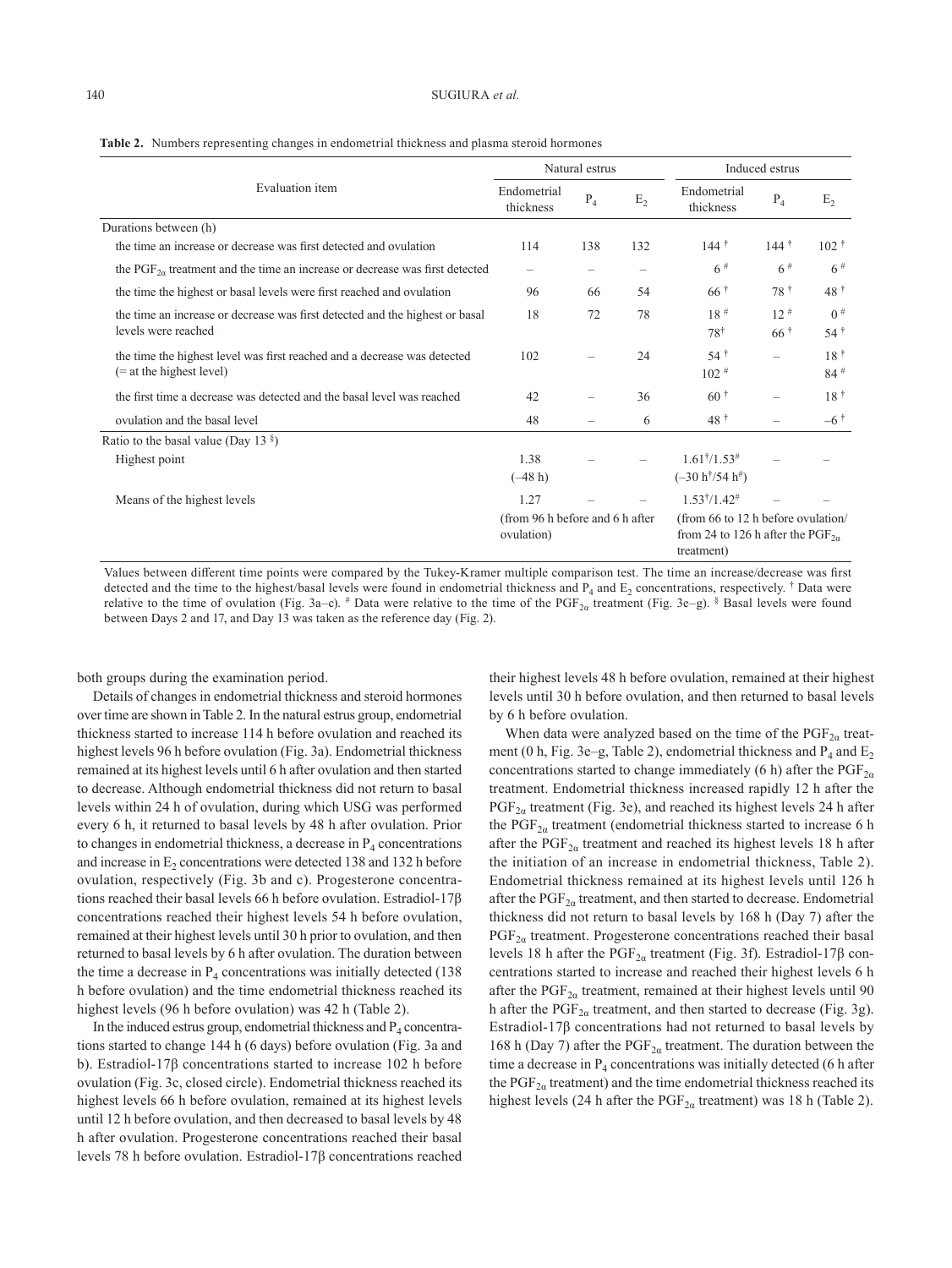## **Discussion**

In this study, endometrial thickness in the follicular phase (between 60 and 6 h before ovulation) of natural estrus was greater than that in the post-ovulatory to luteal phase (Days  $2-17$ , Day  $0 =$  ovulation,  $P < 0.05$ , Fig. 2a). These results were similar to previous findings that endometrial thickness varied between the stages of the estrous cycle [\[7, 9, 23, 24](#page-7-5)]; it started to increase approximately 3–4 days before ovulation [[7, 9, 23, 24](#page-7-5)] and decreased approximately 1 day before to 3 days after ovulation [\[7, 9, 24, 25](#page-7-5)].

To the best of our knowledge, this study is the first to compare changes in endometrial thickness between cows that have undergone natural and induced estrus. Changes in endometrial thickness during the estrous cycle have been described in cattle that have experienced natural [[7\]](#page-7-5) and induced estrus [\[9\]](#page-7-7). However, these studies used animals in different categories (heifers *vs*. cows, respectively) and assessed uterine thickness in different sections of the uterus (uterine body *vs*. horns, respectively) with different measurement methods (uterine wall *vs.* endometrium, respectively). Our results showed that increases in endometrial thickness were more rapid and greater in induced than natural estrus groups (Fig. 3a and e). The duration between the time a decrease in  $P_4$  concentrations was initially detected and endometrial thickness reached its highest levels was shorter in induced estrus (18 h, Table 2 and Fig. 3e and f) than natural estrus groups (42 h, Table 2 and Fig. 3a and b). Endometrial thickness increased to 1.38- and 1.61-fold of the basal levels in the natural and induced estrus groups, respectively (Table 2). The rapid change observed in endometrial thickness in the induced estrus group is consistent with that of previous studies [[7, 9](#page-7-5)]. Endometrial thickness reached its maximal levels within 24 h of the induction of luteolysis [\[9\]](#page-7-7), while it started to increase 3–4 days before ovulation and reached its maximal values the day before ovulation in natural estrus [[7](#page-7-5)].

This study also examined changes (every 6 h) in endometrial thickness and  $P_4$  and  $E_2$  concentrations to determine the roles of two ovarian steroid hormones in the regulation of endometrial thickness. Previous studies suggested that steroid hormones play a central role in the regulation of functional and morphological changes in the endometrium [[7, 21–24\]](#page-7-5) including changes in endometrial thickness during the estrous cycle [\[7, 23, 24](#page-7-5)]. The relationship between endometrial thickness and  $E_2$  concentrations was previously reported in humans [\[2, 30, 31\]](#page-7-1), rats [\[39\]](#page-8-5), and ewes [\[28\]](#page-7-13); however, information is limited in cattle [[9](#page-7-7)]. Besides  $E_2$ , the results of a previous study [9] indicated that  $P_4$  effected changes in endometrial thickness. Higher basal  $P_4$  concentrations ( $\geq 0.5$  ng/ml) during the periovulatory period were associated with reduced endometrial thickness ( $\leq 8$  mm), while basal  $P_4$  concentrations ( $\leq 0.5$  ng/ml) were associated with increased endometrial thickness ( $\geq 8$  mm). The results of this study were not sufficient to clarify which factor (i.e.,  $P_4$ ,  $E_2$  concentrations or the  $E_2/P_4$  ratio) is responsible for changes in endometrial thickness or how this regulation is coordinated. However, a detailed analysis of the timing of changes in  $P_4$  and  $E_2$  concentrations and endometrial thickness may provide an explanation (Table 2 and Fig. 3). Decreases in  $P_4$  concentrations may be a cue to changes in endometrial thickness, while increases in  $E<sub>2</sub>$  concentrations may sustain and/or enhance these changes. According to these results, endometrial thickness started to increase as or after  $P_4$  concentrations began to decrease with or without increasing  $E_2$  concentrations (Table 2). In the induced estrus group, endometrial thickness reached its highest levels after P<sub>4</sub> concentrations returned to basal levels.

Endometrial thickness generally appeared to have the strongest correlation with the  $E_2/P_4$  ratio in relation to timing and the extent of changes in the natural and induced estrus groups (Fig. 3a and d and 3e and h) indicating that  $E_2$  plays a role in the maintenance and enhancement of endometrial changes. However, since endometrial thickness reached its highest levels earlier than  $E<sub>2</sub>$  concentrations (96 h and 54 h before ovulation, respectively, Table 2) in the natural estrus groups,  $E<sub>2</sub>$  concentrations at moderate levels may be sufficient to attain a maximal response in endometrial thickness.

In this study,  $PGF_{2a}$  was given, in the presence of a large, presumptive dominant follicle (Day 6–7 or Day 14), to induce estrus, thus, changes in  $P_4$  and  $E_2$  concentrations occurred more rapidly than in the natural estrus group (Table 2). As a result,  $E_2$  concentrations reached the highest levels 18 h earlier than endometrial thickness. These hormonal changes following the  $PGF_{2\alpha}$  treatment may be attributed to differences in changes in endometrial thickness between natural and induced estrus groups.

To determine the roles of  $P_4$  and  $E_2$  in the regulation of endometrial thickness, the molecular mechanisms underlying edema, such as the involvement of vascular epithelial growth factor (VEGF), a potent regulator of vascular permeability and angiogenesis, need to be examined. Previous studies reported that estrogen induces edema in the endometrium by increasing VEGF, which mediates vascular hyperpermeability in rodents [[40–42\]](#page-8-6) and humans [[43\]](#page-8-7). Estradiol-17β is also associated with an increase in endometrial microvascular volume in ewes [[28, 29\]](#page-7-13) and cows [[27\]](#page-7-17). In the bovine endometrium, VEGF mRNA and protein levels were highest at estrus and the early luteal stage, respectively [\[44\]](#page-8-8). Progestins regulate the expression of VEGF in the rodent uterus [\[41](#page-8-9)], monkey endometrium [[45\]](#page-8-10), and human endometrial stromal cells [[46\]](#page-8-11); however, their effects are less potent and slower in onset than those of estrogen [[41\]](#page-8-9). Details on VEGF and related molecules in the bovine endometrium between luteal regression and ovulation may provide new insight into the molecular mechanisms underlying edema in the endometrium.

In this study, we used cows in different parities and at different days after parturition (Table 1). Thus, it was necessary to compensate for variations in endometrial thickness between individuals resulting from different uterine sizes [[9](#page-7-7)]. Although the use of heifers may be advantageous in that there are small individual differences in the size of the uterus [[7](#page-7-5)], multiparous cows also need to be examined in order to establish a method that evaluates endometrial thickness objectively. In this study, all values for endometrial thickness were converted to a ratio of endometrial thickness on a reference day (Day 13) in the luteal phase (Fig. 2b) when endometrial thickness showed minimum variations due to the absence of content in the uterine lumen and uterine contractility [\[22](#page-7-18)]. Although day 13 was used as the reference day in this study, other days in the luteal phase (Days 2–17) could also have been used.

Endometrial thickness assessed by USG at 6-h intervals during the follicular phase showed marked variations between examinations. The reasons for this may include contractions of the uterus and rectum and other technical factors. Transrectal palpation or positioning of the USG probe on the uterus may stimulate uterine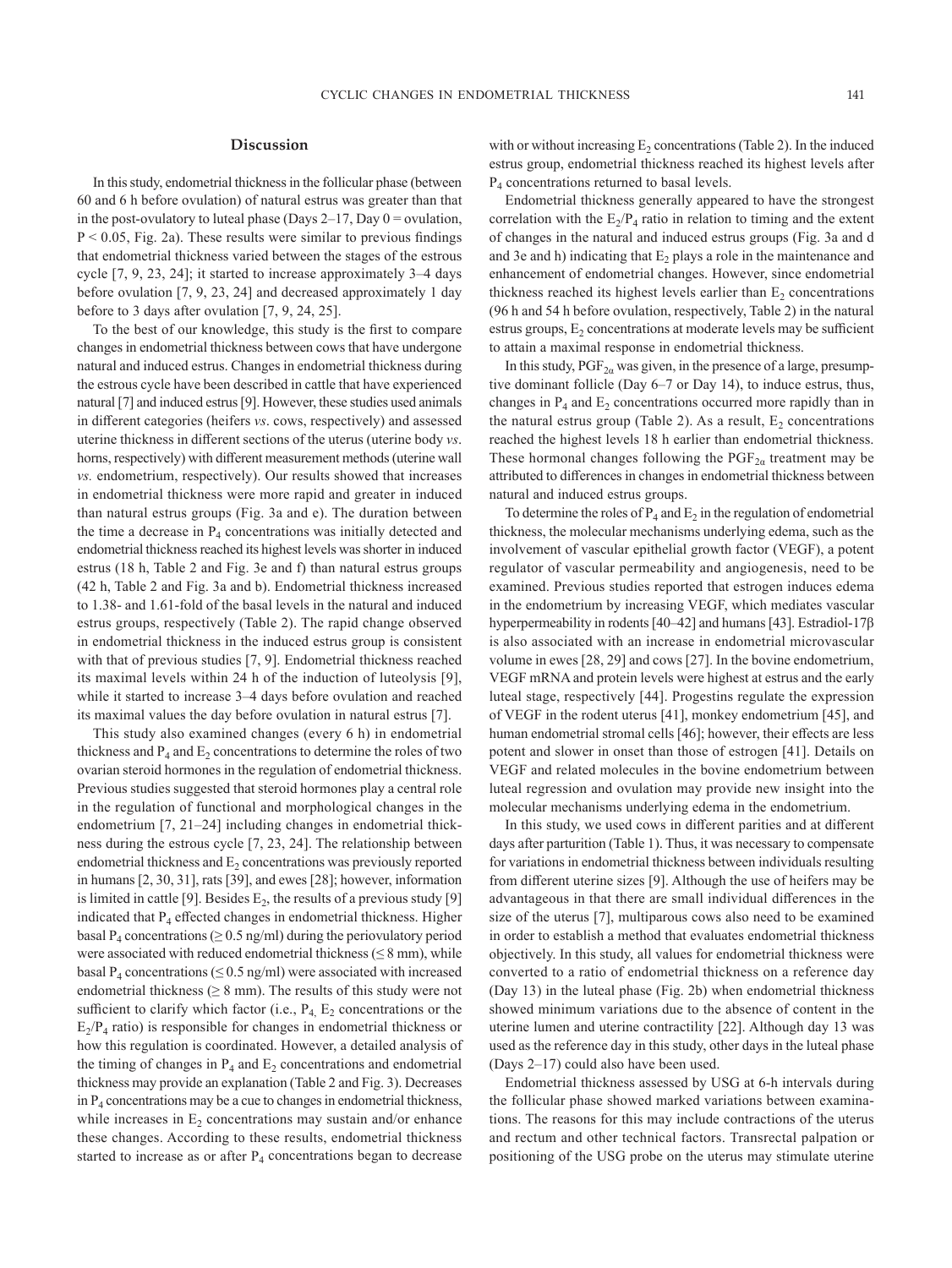contractions at the time of the examination. However, this may not have been the case in this study. In our preliminary study, in captured videos of USG, endometrial thickness showed negligible changes when the shapes of uterine cross-sections varied with contractions. Endometrial thickness as an average value of the major and minor axes of the endometrial area in a cross-section of the uterine horn was assessed. The uterine cavity was also measured in the same manner and subtracted from endometrial thickness. This method together with careful manipulation of the uterus during the USG examinations may prevent or minimize the effects of uterine contractions on the measurement of endometrial thickness.

A measurement site at which the intercornual ligament was attached was used in this study to improve the reproducibility of measurements [\[36](#page-8-2)]. However, it was difficult to position the probe at the exact same position and angle to the cross-sectional plane in every examination. Thus, the potential contribution of technical factors to variations in endometrial thickness cannot be ruled out.

Thus, endometrial thickness increased more rapidly and to a greater extent in the induced estrus group than natural estrus group. A detailed analysis of changes over time in  $P_4$  and  $E_2$  concentrations and endometrial thickness suggested that decreases in  $P_4$  concentrations were cue to an increase in endometrial thickness and that increases in  $E<sub>2</sub>$  concentrations enhanced these endometrial changes.

# **Acknowledgments**

This study has been supported by Grants-in-Aid for Scientific Research (No. 23580446 and 16H05032) from the Japan Society for the Promotion of Science.

#### **References**

- <span id="page-7-0"></span>1. **Kasius A, Smit JG, Torrance HL, Eijkemans MJ, Mol BW, Opmeer BC, Broekmans FJ.** Endometrial thickness and pregnancy rates after IVF: a systematic review and metaanalysis. *Hum Reprod Update* 2014; **20**: 530–541. [\[Medline\]](http://www.ncbi.nlm.nih.gov/pubmed/24664156?dopt=Abstract) [\[CrossRef\]](http://dx.doi.org/10.1093/humupd/dmu011)
- <span id="page-7-1"></span>2. **Wolff EF, Vahidi N, Alford C, Richter K, Widra E.** Influences on endometrial development during intrauterine insemination: clinical experience of 2,929 patients with unexplained infertility. *Fertil Steril* 2013; **100**: 194–199.e1. [\[Medline\]](http://www.ncbi.nlm.nih.gov/pubmed/23579008?dopt=Abstract) [\[CrossRef\]](http://dx.doi.org/10.1016/j.fertnstert.2013.03.023)
- <span id="page-7-2"></span>3. **Gonen Y, Casper RF.** Prediction of implantation by the sonographic appearance of the endometrium during controlled ovarian stimulation for in vitro fertilization (IVF). *J In Vitro Fert Embryo Transf* 1990; **7**: 146–152. [\[Medline\]](http://www.ncbi.nlm.nih.gov/pubmed/2199588?dopt=Abstract) [\[CrossRef\]](http://dx.doi.org/10.1007/BF01135678)
- <span id="page-7-3"></span>4. **Rashidi BH, Sadeghi M, Jafarabadi M, Tehrani Nejad ES.** Relationships between pregnancy rates following in vitro fertilization or intracytoplasmic sperm injection and endometrial thickness and pattern. *Eur J Obstet Gynecol Reprod Biol* 2005; **120**: 179–184. [\[Medline\]](http://www.ncbi.nlm.nih.gov/pubmed/15925048?dopt=Abstract) [\[CrossRef\]](http://dx.doi.org/10.1016/j.ejogrb.2004.08.016)
- 5. **Dickey RP, Olar TT, Curole DN, Taylor SN, Rye PH.** Endometrial pattern and thickness associated with pregnancy outcome after assisted reproduction technologies. *Hum Reprod* 1992; **7**: 418–421. [\[Medline\]](http://www.ncbi.nlm.nih.gov/pubmed/1587952?dopt=Abstract) [\[CrossRef\]](http://dx.doi.org/10.1093/oxfordjournals.humrep.a137661)
- <span id="page-7-4"></span>6. **Griffin PG, Ginther OJ.** Dynamics of uterine diameter and endometrial morphology during the estrous cycle and early pregnancy in mares. *Anim Reprod Sci* 1991; **25**: 133–142. [\[CrossRef\]](http://dx.doi.org/10.1016/0378-4320(91)90038-2)
- <span id="page-7-5"></span>7. **Pierson RA, Ginther OJ.** Ultrasonographic appearance of the bovine uterus during the estrous cycle. *J Am Vet Med Assoc* 1987; **190**: 995–1001. [\[Medline\]](http://www.ncbi.nlm.nih.gov/pubmed/3570959?dopt=Abstract)
- <span id="page-7-6"></span>8. **Barlund CS, Carruthers TD, Waldner CL, Palmer CW.** A comparison of diagnostic techniques for postpartum endometritis in dairy cattle. *Theriogenology* 2008; **69**: 714–723. [\[Medline\]](http://www.ncbi.nlm.nih.gov/pubmed/18242670?dopt=Abstract) [\[CrossRef\]](http://dx.doi.org/10.1016/j.theriogenology.2007.12.005)
- <span id="page-7-7"></span>9. **Souza AH, Silva EP, Cunha AP, Gümen A, Ayres H, Brusveen DJ, Guenther JN, Wiltbank MC.** Ultrasonographic evaluation of endometrial thickness near timed AI as a predictor of fertility in high-producing dairy cows. *Theriogenology* 2011; **75**: 722–733. [\[Medline\]](http://www.ncbi.nlm.nih.gov/pubmed/21196031?dopt=Abstract) [\[CrossRef\]](http://dx.doi.org/10.1016/j.theriogenology.2010.10.013)
- 10. **López-Helguera I, López-Gatius F, Garcia-Ispierto I.** The influence of genital tract status in postpartum period on the subsequent reproductive performance in high producing

dairy cows. *Theriogenology* 2012; 77: 1334-1342. [\[Medline\]](http://www.ncbi.nlm.nih.gov/pubmed/22225680?dopt=Abstract) [\[CrossRef\]](http://dx.doi.org/10.1016/j.theriogenology.2011.10.038)

- <span id="page-7-8"></span>11. **Maracek I, Elecko J, Hajurka J, Choma J, Bekeová E, Jusíková A.** Micromorphology of the endometrium of dairy cows after estrus synchronization with cloprostenol. *Vet Med (Praha)* 1984; **29**: 679–688 (in Slovak). [\[Medline\]](http://www.ncbi.nlm.nih.gov/pubmed/6441333?dopt=Abstract)
- <span id="page-7-9"></span>12. **Strelow LW.** A retrospective analysis of the effect of prostaglandin F2alpha on conception rates in commercial dairy herds. *Theriogenology* 1993; **40**: 199–204. [\[Medline\]](http://www.ncbi.nlm.nih.gov/pubmed/16727306?dopt=Abstract) [\[Cross](http://dx.doi.org/10.1016/0093-691X(93)90353-7)-[Ref\]](http://dx.doi.org/10.1016/0093-691X(93)90353-7)
- 13. **Cairoli F, Mollo A, Veronesi MC, Renaville B, Faustini M, Battocchio M.** Comparison between cloprostenol-induced and spontaneous oestrus fertility in dairy cows. *Reprod Domest Anim* 2006; **41**: 175–179. [\[Medline\]](http://www.ncbi.nlm.nih.gov/pubmed/16519725?dopt=Abstract) [\[CrossRef\]](http://dx.doi.org/10.1111/j.1439-0531.2006.00666.x)
- 14. **Meng Chao L, Sato S, Yoshida K, Kawano Y, Kojima T, Kubota C.** Comparison of oestrous intensity between natural oestrus and oestrus induced with ovsynch based treatments in Japanese black cows. *Reprod Domest Anim* 2010; **45**: 168–170. [\[Medline\]](http://www.ncbi.nlm.nih.gov/pubmed/19032430?dopt=Abstract) [\[CrossRef\]](http://dx.doi.org/10.1111/j.1439-0531.2008.01286.x)
- <span id="page-7-10"></span>15. **Xu ZZ, Burton LJ, Macmillan KL.** Reproductive performance of lactating dairy cows following estrus synchronization regimens with PGF2alpha and progesterone. *Theriogenology* 1997; **47**: 687–701. [\[Medline\]](http://www.ncbi.nlm.nih.gov/pubmed/16728021?dopt=Abstract) [\[CrossRef\]](http://dx.doi.org/10.1016/S0093-691X(97)00027-7)
- 16. **Tenhagen BA, Drillich M, Surholt R, Heuwieser W.** Comparison of timed AI after synchronized ovulation to AI at estrus: reproductive and economic considerations. *J Dairy Sci* 2004; **87**: 85–94. [\[Medline\]](http://www.ncbi.nlm.nih.gov/pubmed/14765814?dopt=Abstract) [\[CrossRef\]](http://dx.doi.org/10.3168/jds.S0022-0302(04)73145-8)
- <span id="page-7-11"></span>17. **Cerri RL, Rutigliano HM, Chebel RC, Santos JE.** Period of dominance of the ovulatory follicle influences embryo quality in lactating dairy cows. *Reproduction* 2009; **137**: 813–823. [\[Medline\]](http://www.ncbi.nlm.nih.gov/pubmed/19204087?dopt=Abstract) [\[CrossRef\]](http://dx.doi.org/10.1530/REP-08-0242)
- <span id="page-7-12"></span>18. **Vasconcelos JL, Sartori R, Oliveira HN, Guenther JG, Wiltbank MC.** Reduction in size of the ovulatory follicle reduces subsequent luteal size and pregnancy rate. *Theriogenology* 2001; **56**: 307–314. [\[Medline\]](http://www.ncbi.nlm.nih.gov/pubmed/11480622?dopt=Abstract) [\[CrossRef\]](http://dx.doi.org/10.1016/S0093-691X(01)00565-9)
- 19. **Perry GA, Smith MF, Lucy MC, Green JA, Parks TE, MacNeil MD, Roberts AJ, Geary TW.** Relationship between follicle size at insemination and pregnancy success. *Proc Natl Acad Sci USA* 2005; **102**: 5268–5273. [\[Medline\]](http://www.ncbi.nlm.nih.gov/pubmed/15795381?dopt=Abstract) [\[CrossRef\]](http://dx.doi.org/10.1073/pnas.0501700102)
- 20. **Mussard ML, Burke CR, Behlke EJ, Gasser CL, Day ML.** Influence of premature induction of a luteinizing hormone surge with gonadotropin-releasing hormone on ovulation, luteal function, and fertility in cattle. *J Anim Sci* 2007; **85**: 937–943. [\[Medline\]](http://www.ncbi.nlm.nih.gov/pubmed/17145968?dopt=Abstract) [\[CrossRef\]](http://dx.doi.org/10.2527/jas.2006-592)
- 21. **Hayes KE, Pierson RA, Scraba ST, Ginther OJ.** Effects of estrous cycle and season on ultrasonic uterine anatomy in mares. *Theriogenology* 1985; **24**: 465–477. [\[Medline\]](http://www.ncbi.nlm.nih.gov/pubmed/16726101?dopt=Abstract) [\[CrossRef\]](http://dx.doi.org/10.1016/0093-691X(85)90053-6)
- <span id="page-7-18"></span>22. **Bonafos LD, Kot K, Ginther OJ.** Physical characteristics of the uterus during the bovine estrous cycle and early pregnancy. *Theriogenology* 1995; **43**: 713–721. [\[Medline\]](http://www.ncbi.nlm.nih.gov/pubmed/16727662?dopt=Abstract) [\[Cross](http://dx.doi.org/10.1016/0093-691X(95)00014-Y)-[Ref\]](http://dx.doi.org/10.1016/0093-691X(95)00014-Y)
- 23. **Priedkalns J, Leiser R.** Female reproductive system. *In*: Dellman HD, Eurell JA (eds.), Textbook of Veterinary Histology. Ames: Wiley-Blackwell publishing; 1998. 257–265.
- <span id="page-7-16"></span>24. **DesCôteaux L, Chastant-Maillard S, Gnemmi G, Colloton JD, Bollwein H.** Chapter 5-bovine uterus. *In*: DesCôteaux L, Colloton JD, Gnemmi G (eds.), Practical Atlas of Ruminant and Camelid Reproductive Ultrasonography. Ames: Wiley-Blackwell publishing; 2010: 61–80.
- 25. **Jimenez-Krassel F, Folger JK, Ireland JL, Smith GW, Hou X, Davis JS, Lonergan P, Evans AC, Ireland JJ.** Evidence that high variation in ovarian reserves of healthy young adults has a negative impact on the corpus luteum and endometrium during estrous cycles in cattle. *Biol Reprod* 2009; **80**: 1272–1281. [\[Medline\]](http://www.ncbi.nlm.nih.gov/pubmed/19211804?dopt=Abstract) [\[CrossRef\]](http://dx.doi.org/10.1095/biolreprod.108.075093)
- 26. **Hansel W, Asdell SA.** The effects of estrogen and progesterone on the arterial system of the uterus of the cow. *J Dairy Sci* 1951; **34**: 37–44. [\[CrossRef\]](http://dx.doi.org/10.3168/jds.S0022-0302(51)91667-0)
- <span id="page-7-17"></span>27. **Ford SP, Chenault JR, Echternkamp SE.** Uterine blood flow of cows during the oestrous cycle and early pregnancy: effect of the conceptus on the uterine blood supply. *J Reprod Fertil* 1979; **56**: 53–62. [\[Medline\]](http://www.ncbi.nlm.nih.gov/pubmed/469858?dopt=Abstract) [\[CrossRef\]](http://dx.doi.org/10.1530/jrf.0.0560053)
- <span id="page-7-13"></span>28. **Reynolds LP, Kirsch JD, Kraft KC, Knutson DL, McClaflin WJ, Redmer DA.** Timecourse of the uterine response to estradiol-17beta in ovariectomized ewes: uterine growth and microvascular development. *Biol Reprod* 1998; **59**: 606–612. [\[Medline\]](http://www.ncbi.nlm.nih.gov/pubmed/9716560?dopt=Abstract) [\[CrossRef\]](http://dx.doi.org/10.1095/biolreprod59.3.606)
- 29. **Johnson ML, Redmer DA, Reynolds LP.** Effects of ovarian steroids on uterine growth, morphology, and cell proliferation in ovariectomized, steroid-treated ewes. *Biol Reprod* 1997; **57**: 588–596. [\[Medline\]](http://www.ncbi.nlm.nih.gov/pubmed/9282995?dopt=Abstract) [\[CrossRef\]](http://dx.doi.org/10.1095/biolreprod57.3.588)
- 30. **Khalifa E, Brzyski RG, Oehninger S, Acosta AA, Muasher SJ.** Sonographic appearance of the endometrium: the predictive value for the outcome of in-vitro fertilization in stimulated cycles. *Hum Reprod* 1992; **7**: 677–680. [\[Medline\]](http://www.ncbi.nlm.nih.gov/pubmed/1639988?dopt=Abstract) [\[CrossRef\]](http://dx.doi.org/10.1093/oxfordjournals.humrep.a137718)
- 31. **Baerwald AR, Pierson RA.** Endometrial development in association with ovarian follicular waves during the menstrual cycle. *Ultrasound Obstet Gynecol* 2004; **24**: 453–460. [\[Medline\]](http://www.ncbi.nlm.nih.gov/pubmed/15343603?dopt=Abstract) [\[CrossRef\]](http://dx.doi.org/10.1002/uog.1123)
- <span id="page-7-14"></span>32. **Williams EJ, Fischer DP, Pfeiffer DU, England GC, Noakes DE, Dobson H, Sheldon IM.** Clinical evaluation of postpartum vaginal mucus reflects uterine bacterial infection and the immune response in cattle. *Theriogenology* 2005; **63**: 102–117. [\[Medline\]](http://www.ncbi.nlm.nih.gov/pubmed/15589277?dopt=Abstract) [\[Cross](http://dx.doi.org/10.1016/j.theriogenology.2004.03.017)-[Ref\]](http://dx.doi.org/10.1016/j.theriogenology.2004.03.017)
- <span id="page-7-15"></span>33. **Sheldon IM, Noakes DE.** Comparison of three treatments for bovine endometritis. *Vet Rec* 1998; **142**: 575–579. [\[Medline\]](http://www.ncbi.nlm.nih.gov/pubmed/9634707?dopt=Abstract) [\[CrossRef\]](http://dx.doi.org/10.1136/vr.142.21.575)